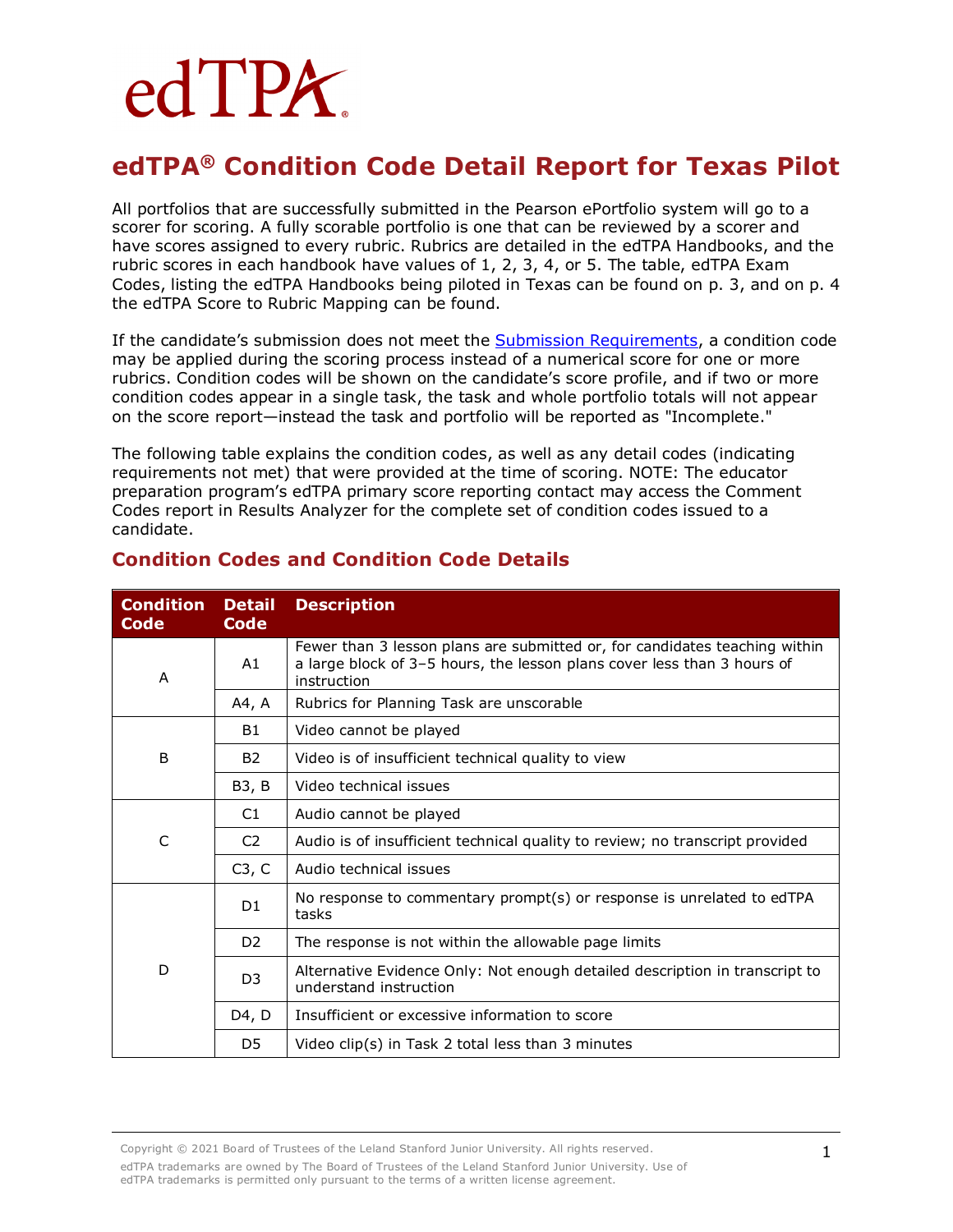| <b>Condition</b><br><b>Code</b> | <b>Detail</b><br><b>Code</b> | <b>Description</b>                                                                                                                                                                                                                                                                               |  |  |
|---------------------------------|------------------------------|--------------------------------------------------------------------------------------------------------------------------------------------------------------------------------------------------------------------------------------------------------------------------------------------------|--|--|
|                                 | E1                           | Incorrect file provided                                                                                                                                                                                                                                                                          |  |  |
|                                 | E <sub>2</sub>               | Missing artifact or referenced artifact not submitted                                                                                                                                                                                                                                            |  |  |
|                                 | E3                           | Blank artifact submitted (file contained no text or graphics)                                                                                                                                                                                                                                    |  |  |
|                                 | E4                           | Inaccessible file (file could not be opened for technical reasons)                                                                                                                                                                                                                               |  |  |
| E                               | E5                           | Hyperlinks to external documents are provided in lieu of the actual<br>documents                                                                                                                                                                                                                 |  |  |
|                                 | E6, E                        | Incorrect or missing, blank, or otherwise inaccessible file                                                                                                                                                                                                                                      |  |  |
|                                 | E7                           | Documents are illegible                                                                                                                                                                                                                                                                          |  |  |
|                                 | E8                           | In a retake, the required or referenced artifact for a non-retake task as<br>specified in the retake guidelines was not submitted.                                                                                                                                                               |  |  |
|                                 | F1                           | Video in Task 2 has been edited and is NOT "continuous and unedited, with<br>no interruption in the events"                                                                                                                                                                                      |  |  |
| F                               | F <sub>2</sub>               | Candidate's face does not appear in at least one of the Task 2 video clips,<br>or the video has been edited to intentionally blur the candidate's face                                                                                                                                           |  |  |
|                                 | F3, F                        | Video is edited                                                                                                                                                                                                                                                                                  |  |  |
|                                 | G1                           | Learning objectives not in the registered content area                                                                                                                                                                                                                                           |  |  |
|                                 | G <sub>2</sub>               | Submission corresponds to a different content area than the area for which<br>the Candidate registered                                                                                                                                                                                           |  |  |
|                                 | G3                           | Artifacts are unrelated to the learning segment focus                                                                                                                                                                                                                                            |  |  |
|                                 | G5                           | The number of students does not meet the minimum group size in at least<br>one of the Task 2 video clips                                                                                                                                                                                         |  |  |
|                                 | G7                           | Learning segment assessment is not completed by the whole class (or<br>group within the class)                                                                                                                                                                                                   |  |  |
|                                 | G8                           | Student work samples are different for one or more focus students than<br>described for the whole class                                                                                                                                                                                          |  |  |
| G                               | G9, G                        | Materials unrelated to Handbook or fail to conform to Handbook<br>instructions                                                                                                                                                                                                                   |  |  |
|                                 | G10                          | The work sample evidence for one or more focus students is missing or<br>does not demonstrate what the student(s) knows and/or is able to do (e.g.,<br>evidence is limited to a student survey, self-assessment, peer assessment,<br>or work completed by a group).                              |  |  |
|                                 | G11                          | The video work samples do not meet the handbook requirement of<br>recording student performance in the context of regular instruction within<br>the whole class activity. (Applies to Physical Education only.)                                                                                  |  |  |
|                                 | G12                          | Task 4 (EME or ELE) Re-engagement lesson work samples for one or more<br>focus students is missing or does not demonstrate what the student(s)<br>knows and/or is able to do (e.g., evidence is limited to a student survey,<br>self-assessment, peer assessment, or work completed by a group). |  |  |
|                                 | G13                          | In Task 3, the learning segment assessment is not completed by a<br>minimum of 4 students                                                                                                                                                                                                        |  |  |
|                                 | G14                          | Number of students in the Context for Learning does not meet the<br>minimum group size.                                                                                                                                                                                                          |  |  |
|                                 | G15                          | The number of students in the learning segment assessment does not meet<br>the handbook guidelines. (Applies to Physical Education only.)                                                                                                                                                        |  |  |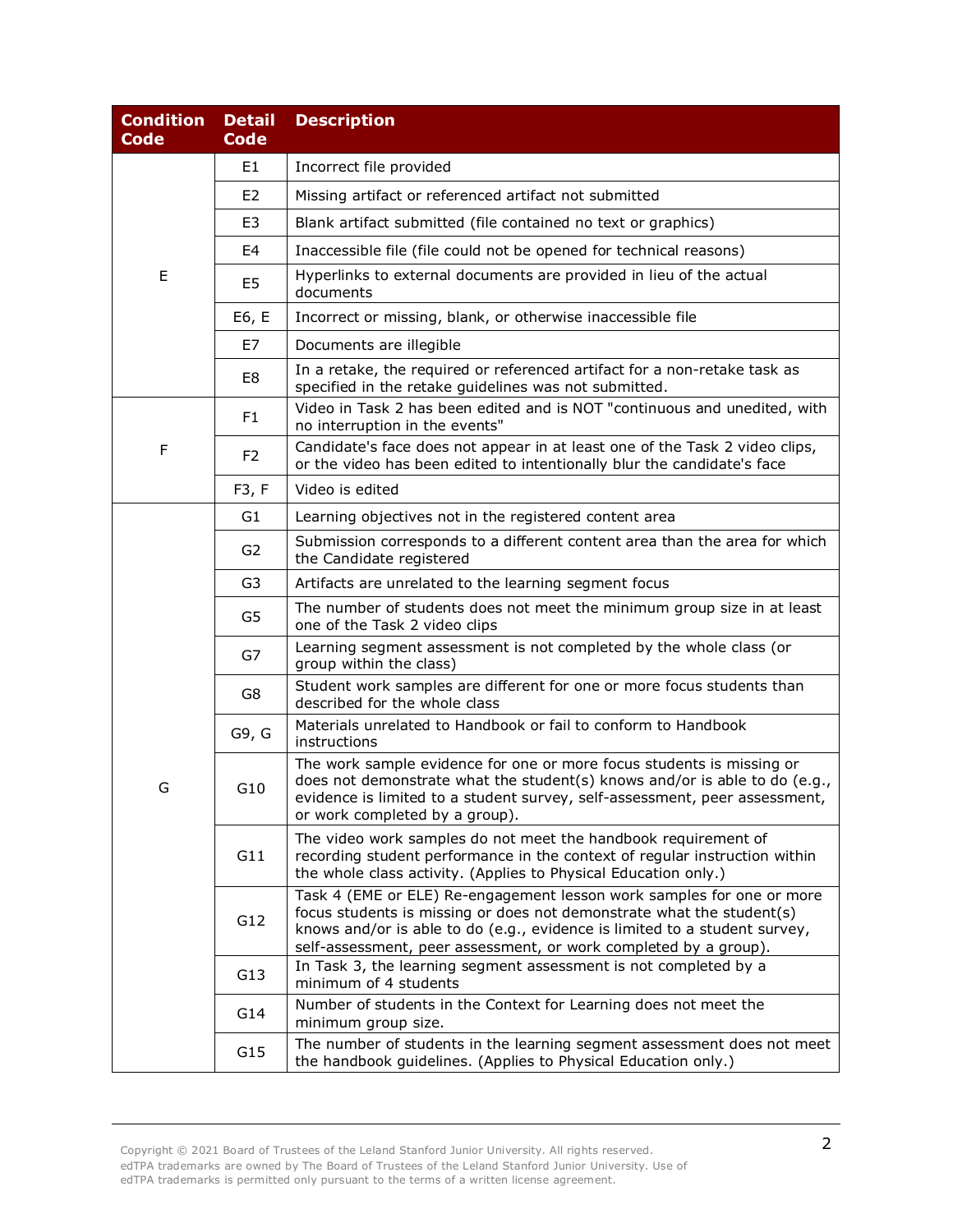| <b>Condition</b><br>Code | <b>Detail</b><br>Code | <b>Description</b>                                                                                                                                                                                                                                                             |
|--------------------------|-----------------------|--------------------------------------------------------------------------------------------------------------------------------------------------------------------------------------------------------------------------------------------------------------------------------|
|                          | G <sub>16</sub>       | Task 4 (EME or ELE) Formative lesson work samples for one or more focus<br>students does not demonstrate what the student(s) knows and/or is able to<br>do (e.g., evidence is limited to a student survey, self-assessment, peer<br>assessment, or work completed by a group). |
|                          | G99                   | Multiple Condition Codes apply. Candidates will receive information<br>regarding the specific condition codes applied to the rubric from Pearson's<br>edTPA Customer Support within 1-2 business days after the score<br>reporting date.                                       |
| н                        | H1                    | Portion(s) of the submission is not in English; the required<br>translation/transcript must be included                                                                                                                                                                        |
|                          | H <sub>2</sub>        | English translation requirement not met<br>$\mathbf{v}$ $\mathbf{v}$                                                                                                                                                                                                           |

**\* Effective 2016–2017 Operational Year:** The single letter detail codes (e.g., "A") have been replaced by a code with a letter and number combination (e.g., "A4"). For historical purposes, the two codes are listed together in the table above (e.g., "A4, A").

#### **edTPA Exam Codes**

In the table, the exam codes for the corresponding edTPA Handbooks that Texas is piloting are listed. For information about dates and sites; fees and payment; requesting alternative arrangements; registration, testing, and score reporting policies; passing scores; preparation materials; and more, please go to the [Texas edTPA Pilot Site.](https://www.tx.nesinc.com/TestView.aspx?f=HTML_FRAG/edTPA_TestPage.html)

| edTPA Exam<br><b>Code</b> | edTPA Content Area                                 |  |  |
|---------------------------|----------------------------------------------------|--|--|
| 2003                      | Secondary English-Language Arts (National)         |  |  |
| 2004                      | Secondary History/Social Studies (National)        |  |  |
| 2005                      | Secondary Mathematics (National)                   |  |  |
| 2006                      | Secondary Science (National)                       |  |  |
| 2011                      | Physical Education (National)                      |  |  |
| 2012                      | Special Education (National)                       |  |  |
| 2014                      | Early Childhood (National)                         |  |  |
| 2015                      | Visual Arts (National)                             |  |  |
| 2016                      | Middle Childhood Mathematics (National)            |  |  |
| 2017                      | Middle Childhood Science (National)                |  |  |
| 2018                      | Middle Childhood English-Language Arts (National)  |  |  |
| 2019                      | Middle Childhood History/Social Studies (National) |  |  |
| 2020                      | World Language (National)                          |  |  |
| 2021                      | K-12 Performing Arts (National)                    |  |  |
| 2100                      | Agricultural Education (National)                  |  |  |
| 2102                      | <b>Business Education (National)</b>               |  |  |
| 2104                      | Classical Languages (National)                     |  |  |
| 2108                      | Educational Technology Specialist (National)       |  |  |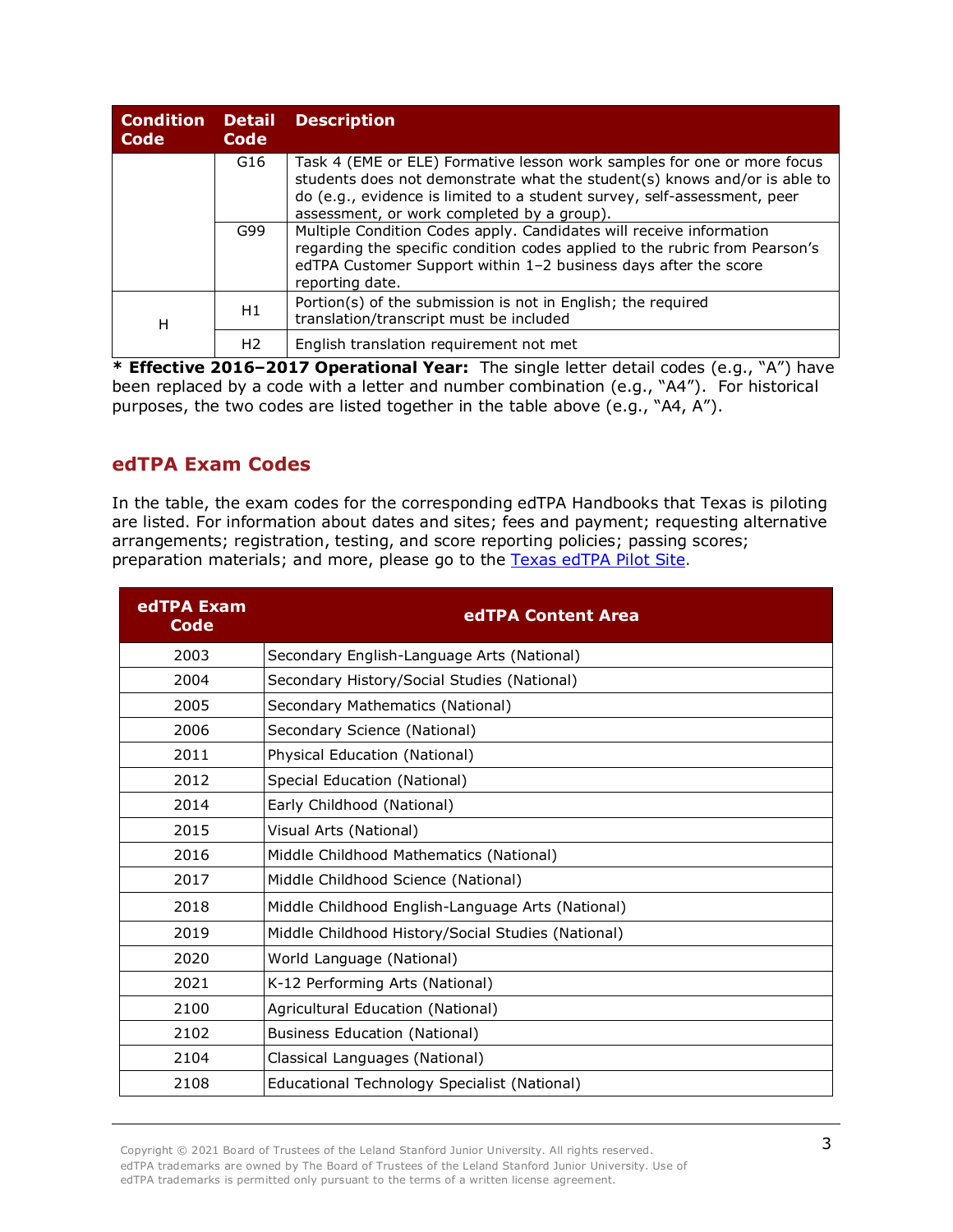| edTPA Exam<br>Code | edTPA Content Area                                                |  |
|--------------------|-------------------------------------------------------------------|--|
| 2110               | Elementary Education: Literacy with Mathematics Task 4 (National) |  |
| 2117               | Family and Consumer Sciences (National)                           |  |
| 2119               | Health Education (National)                                       |  |
| 2143               | Technology and Engineering Education (National)                   |  |